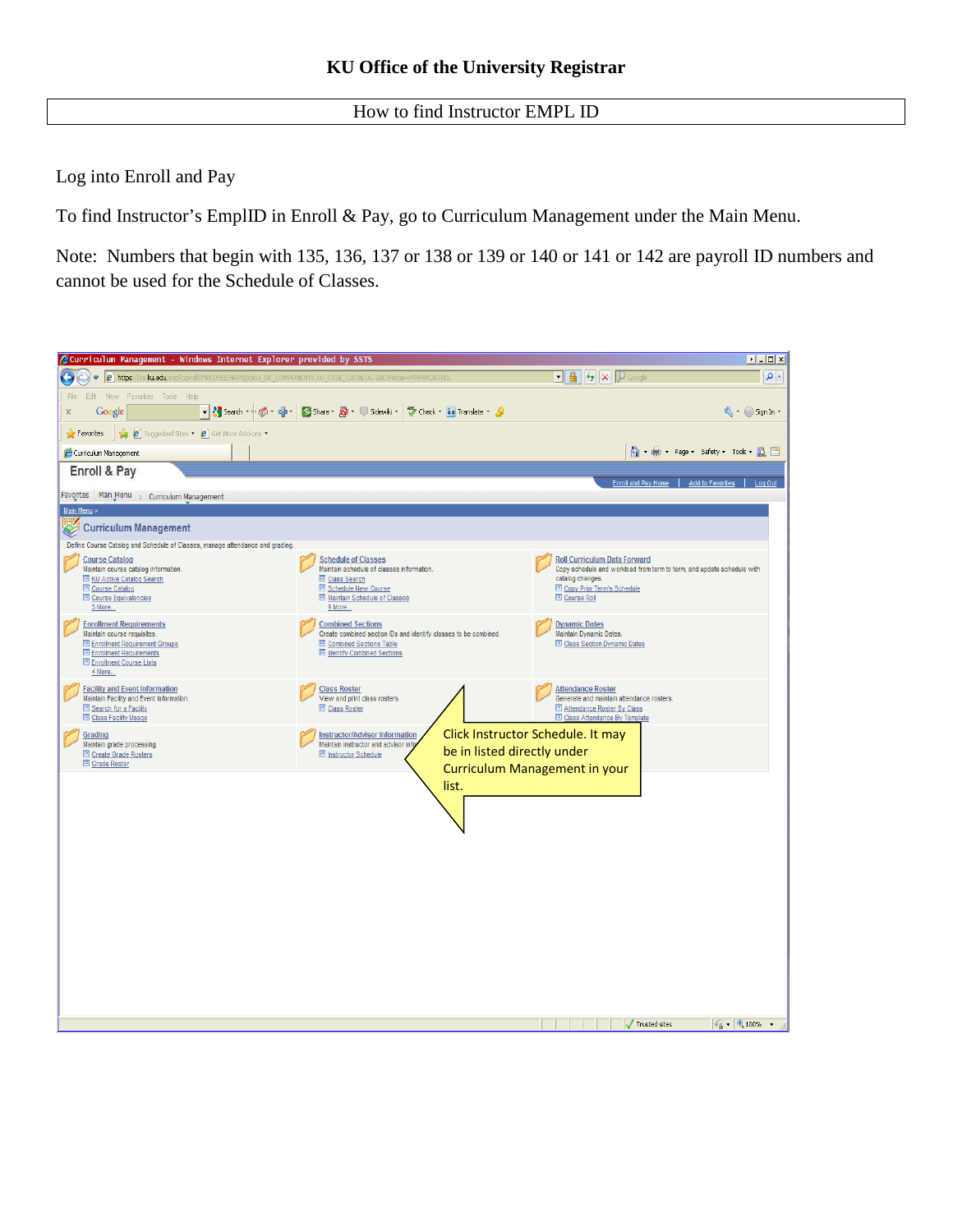Click the ID looking glass. See next screen shot that shows the Look Up ID fields.

| <b>2</b> Instructor Schedule - Windows Internet Explorer provided by SSTS                                                                                |                                                                                                                                                                                                                                                                                                                                                                                                                                                | $E = E$                                                                          |
|----------------------------------------------------------------------------------------------------------------------------------------------------------|------------------------------------------------------------------------------------------------------------------------------------------------------------------------------------------------------------------------------------------------------------------------------------------------------------------------------------------------------------------------------------------------------------------------------------------------|----------------------------------------------------------------------------------|
| $\bigodot$<br>$\bullet$ <b>e</b> https://sa.ku.edu/p                                                                                                     | $\begin{array}{ c c c }\hline \textbf{L} & \textbf{A} & \textbf{B} \\ \hline \textbf{L} & \textbf{A} & \textbf{B} \\ \hline \textbf{L} & \textbf{A} & \textbf{B} \\ \hline \textbf{L} & \textbf{A} & \textbf{B} \\ \hline \textbf{L} & \textbf{A} & \textbf{B} \\ \hline \textbf{L} & \textbf{A} & \textbf{B} \\ \hline \textbf{L} & \textbf{A} & \textbf{B} \\ \hline \textbf{L} & \textbf{A} & \textbf{B} \\ \hline \textbf{L} & \textbf{A}$ | $  \bullet  $                                                                    |
| Edit View Favorites Tools Help<br>File<br>▼ Search → ● → ● → ● D Share → D + ■ Sidewiki → <sup>Ag</sup> Check + a Translate + A<br>Google<br>$\mathbb X$ |                                                                                                                                                                                                                                                                                                                                                                                                                                                | Sign In +                                                                        |
| Suggested Sites • 8 Get More Add-ons •<br>$\sqrt{\phantom{a}}$ Favorites                                                                                 |                                                                                                                                                                                                                                                                                                                                                                                                                                                |                                                                                  |
| E Instructor Schedule                                                                                                                                    |                                                                                                                                                                                                                                                                                                                                                                                                                                                | ☆ - ● - Page - Safety - Tools - 設日                                               |
| <b>Enroll &amp; Pay</b>                                                                                                                                  |                                                                                                                                                                                                                                                                                                                                                                                                                                                |                                                                                  |
| Favorites Main Menu > Curriculum Management > Instructor/Advisor Information > Instructor Schedule                                                       |                                                                                                                                                                                                                                                                                                                                                                                                                                                | <b>Enroll and Pay Home</b><br><b>Add to Favorites</b><br>Log Out                 |
|                                                                                                                                                          |                                                                                                                                                                                                                                                                                                                                                                                                                                                | New Window $\left  \begin{smallmatrix} 1 & 0 \\ 0 & 1 \end{smallmatrix} \right $ |
| <b>Instructor Schedule</b>                                                                                                                               |                                                                                                                                                                                                                                                                                                                                                                                                                                                |                                                                                  |
| Enter any information you have and click Search. Leave fields blank for a list of all values.                                                            |                                                                                                                                                                                                                                                                                                                                                                                                                                                |                                                                                  |
| <b>Find an Existing Value</b>                                                                                                                            |                                                                                                                                                                                                                                                                                                                                                                                                                                                |                                                                                  |
| Maximum number of rows to return (up to 300): 300                                                                                                        |                                                                                                                                                                                                                                                                                                                                                                                                                                                |                                                                                  |
| begins with v<br>Q<br>Term:<br><b>Click ID looking</b>                                                                                                   |                                                                                                                                                                                                                                                                                                                                                                                                                                                |                                                                                  |
| Q<br>ID:<br>begins with v                                                                                                                                |                                                                                                                                                                                                                                                                                                                                                                                                                                                |                                                                                  |
| glass<br>Last Name: begins with v<br>First Name: begins with                                                                                             |                                                                                                                                                                                                                                                                                                                                                                                                                                                |                                                                                  |
|                                                                                                                                                          |                                                                                                                                                                                                                                                                                                                                                                                                                                                |                                                                                  |
| Clear<br>Search<br>Basic Search <b>S</b> Save Search Criteria                                                                                            |                                                                                                                                                                                                                                                                                                                                                                                                                                                |                                                                                  |
|                                                                                                                                                          |                                                                                                                                                                                                                                                                                                                                                                                                                                                |                                                                                  |
|                                                                                                                                                          |                                                                                                                                                                                                                                                                                                                                                                                                                                                |                                                                                  |
|                                                                                                                                                          |                                                                                                                                                                                                                                                                                                                                                                                                                                                |                                                                                  |
|                                                                                                                                                          |                                                                                                                                                                                                                                                                                                                                                                                                                                                |                                                                                  |
|                                                                                                                                                          |                                                                                                                                                                                                                                                                                                                                                                                                                                                |                                                                                  |
|                                                                                                                                                          |                                                                                                                                                                                                                                                                                                                                                                                                                                                |                                                                                  |
|                                                                                                                                                          |                                                                                                                                                                                                                                                                                                                                                                                                                                                |                                                                                  |
|                                                                                                                                                          |                                                                                                                                                                                                                                                                                                                                                                                                                                                |                                                                                  |
|                                                                                                                                                          |                                                                                                                                                                                                                                                                                                                                                                                                                                                |                                                                                  |
|                                                                                                                                                          |                                                                                                                                                                                                                                                                                                                                                                                                                                                |                                                                                  |
|                                                                                                                                                          |                                                                                                                                                                                                                                                                                                                                                                                                                                                |                                                                                  |
|                                                                                                                                                          |                                                                                                                                                                                                                                                                                                                                                                                                                                                |                                                                                  |
|                                                                                                                                                          |                                                                                                                                                                                                                                                                                                                                                                                                                                                |                                                                                  |
|                                                                                                                                                          |                                                                                                                                                                                                                                                                                                                                                                                                                                                |                                                                                  |
|                                                                                                                                                          |                                                                                                                                                                                                                                                                                                                                                                                                                                                |                                                                                  |
| Done                                                                                                                                                     |                                                                                                                                                                                                                                                                                                                                                                                                                                                | $\frac{1}{2}$ - 2,100% -<br>Trusted sites                                        |